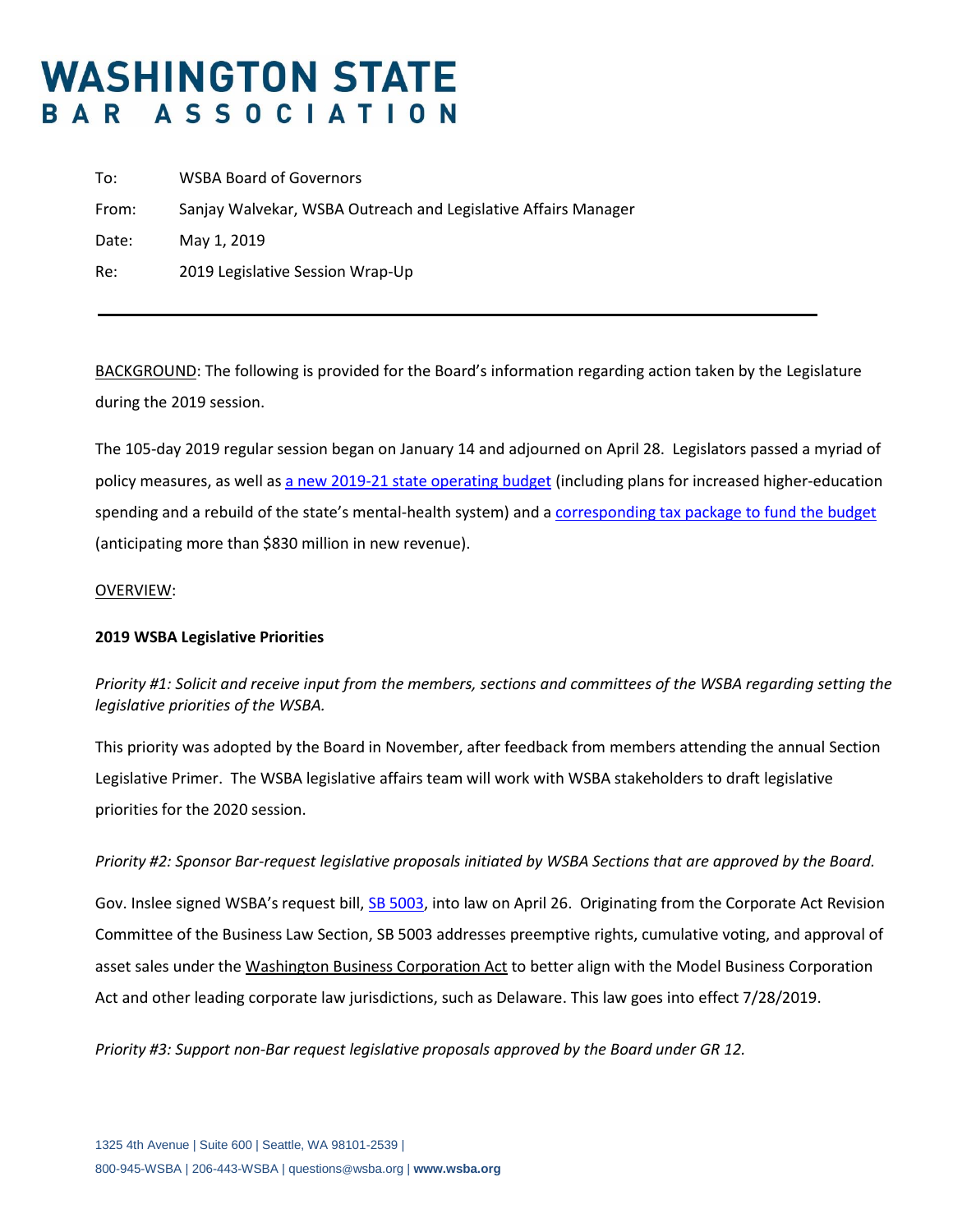## **WASHINGTON STATE** BAR ASSOCIATION

The Board's legislative involvement this session centered on [ESHB 1788,](https://app.leg.wa.gov/billsummary?BillNumber=1788&Initiative=false&Year=2019) a bill that would repeal the majority of the State Bar Act. The WSBA Board opposed this legislation and testified in opposition to the bill before the Senate Law & Justice Committee on March 19. The bill passed the House and Senate with amendments but did not receive a concurrence vote in the House. In effect, no bill related to the State Bar Act passed the Legislature this session.

### *Priority #4: Monitor and take appropriate action on legislative proposals significant to the practice of law and administration of justice.*

The WSBA Legislative Affairs Office monitored numerous legislative proposals that might have impacted various WSBA entities. The following is a list of some of the key bills that were monitored and involved working collaboratively with relevant WSBA Sections**:**

- [SB 5079](https://app.leg.wa.gov/billsummary?BillNumber=5079&Initiative=false&Year=2019) (Sen. McCoy): enacting the Native American Voting Rights Act of Washington (Civil Rights Law: support). Signed by Gov. Inslee. This law goes into effect 7/28/2019.
- [SB 5131](https://app.leg.wa.gov/billsummary?BillNumber=5131&Initiative=false&Year=2019) (Sen. Takko): regarding foreclosure and distraint sales of manufactured/mobile or park model homes (Creditor Debtor Rights: concerns). Signed by Gov. Inslee. This law goes into effect 7/28/2019.
- [SB 5399](https://app.leg.wa.gov/billsummary?BillNumber=5399&Initiative=false&Year=2019) (Sen. Pedersen): concerning child relocation by a person with joint decision-making authority and equal residential time (Family Law: concerns). Signed by Gov. Inslee. This law goes into effect 7/28/2019.
- [HB 1066](https://app.leg.wa.gov/billsummary?BillNumber=1066&Initiative=false&Year=2019) (Rep. Kilduff): requiring debt collection complaints to be filed prior to service of summons and complaint (Creditor Debtor Rights: concerns). Passed both houses and awaiting Gov. Inslee's signature.
- [HB 1602](https://app.leg.wa.gov/billsummary?BillNumber=1602&Initiative=false&Year=2019) (Rep. Reeves): concerning consumer debt (Creditor Debtor Rights: concerns). Passed both houses and awaiting Gov. Inslee's signature.
- [E2SHB 2158](https://app.leg.wa.gov/billsummary?BillNumber=2158&Year=2019&Initiative=false) (Rep. Hansen): Creating a workforce education investment to train Washington students for Washington jobs (Taxation: concerns). Passed both houses and awaiting Gov. Inslee's signature.
- [SB 5907](https://app.leg.wa.gov/billsummary?BillNumber=5907&Initiative=false&Year=2019) (Sen. Kuderer): requiring the office of civil legal aid to conduct a comparative study of the impact of attorney representation for tenants in unlawful detainer proceedings (Low Bono: support). Passed committee; did not go to floor vote.
- [SB 5513](https://app.leg.wa.gov/billsummary?BillNumber=5513&Initiative=false&Year=2019) (Sen. Keiser): concerning the employer-employee relationship (Solo & Small Practice: opposed). Did not pass committee.